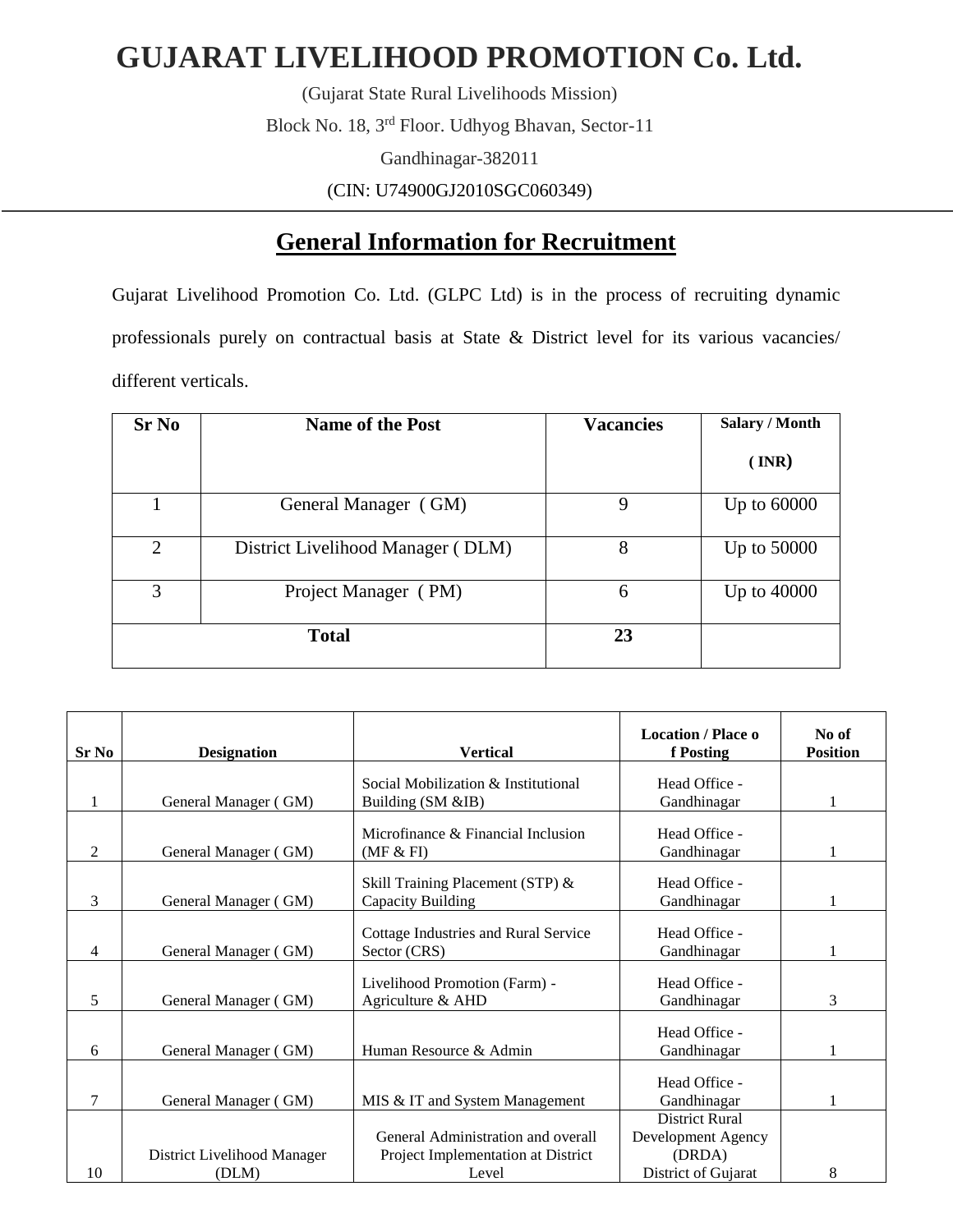| 11                     | Project Manager (PM) | Social Mobilization and Institution<br><b>Building</b> | Head Office -<br>Gandhinagar |    |
|------------------------|----------------------|--------------------------------------------------------|------------------------------|----|
| 12                     | Project Manager (PM) | Microfinance & Finance Inclusion                       | Head Office -<br>Gandhinagar |    |
| 13                     | Project Manager (PM) | Skill Training Placement & Capacity<br><b>Building</b> | Head Office -<br>Gandhinagar |    |
| 14                     | Project Manager (PM) | <b>Marketing Interventions</b>                         | Head Office -<br>Gandhinagar |    |
| 15                     | Project Manager (PM) | Livelihood Promotion (Farm) -<br>Agriculture & AHD     | Head Office -<br>Gandhinagar |    |
| 16                     | Project Manager (PM) | HR & Administration                                    | Head Office -<br>Gandhinagar |    |
| <b>Total Positions</b> |                      |                                                        |                              | 23 |

Offline applications are invited from eligible candidates for the following posts

on Purely Contractual Recruitment basis.

For Further Details Like Educational Qualification, Experience, Age, role & responsibility, place of Posting etc. is mentioned **Annexure A- Job Description** 

### **Important Dates:**

**Date: 31/08/2020: Off-line application start date**

**Date: 15/09/2020: Last date for Off-line application**

## **Submission of Application:**

- The Candidate shall submit their application in sealed envelopes, superscribed as *"Application for the Post of …………………………….."*
- Separate applications needs to be submitted for each post as per eligibility criteria.
- Interested Candidates may send their CVs with required documents as above mention address: by currier/ speed post/ RPAD only
- No personal submission of applications will be accepted

#### **Selection Process:**

The applications received in response to the advertisement shall be scrutinized and only candidates shortlisted from valid applications on the basis of criteria like age, educational qualification, experience etc. shall be called for Interview. The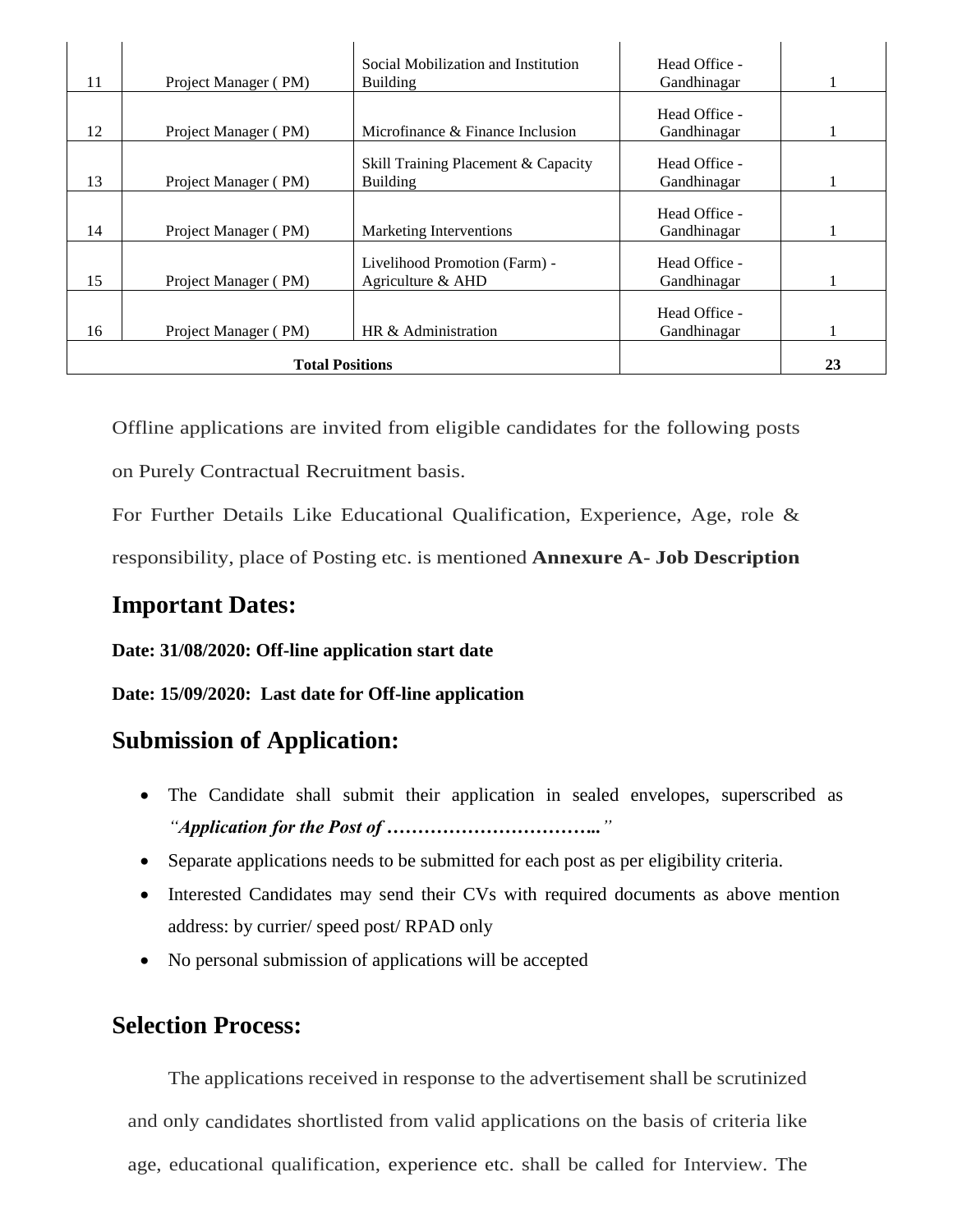interview for shortlisted candidates will be conducted either in- person at GLPC. The authorities reserve all rights, not to call an applicant for Interview, without assigning anyreason.

- The prescribed Essential Qualifications are the minimum and the mere possession of the same does not entitle candidates to be called for interview.
- Based on the grading of Application Form, Candidates will be called for Personal Interview. Detailed Job Description, Specifications, Eligibility Criteria, Experience and other important instructions related to submission of applications will be posted on [www.glpc.co.in](http://www.glpc.co.in/) on the date of advertisement.
- Venue of Personal Interview etc. will also be intimated to shortlisted candidate's email address [mentioned in application form by candidates].

### **General Information:**

- Only Indian Nationals need to apply. The numbers of vacancies indicated above are provisional and may be increased or decreased depending on the actual requirement of the GLPC.
- Before filling up the Application form, the candidates must go through the detailed Advertisement. Please proceed to fill the application form only if you are satisfied that you **possess the minimum Essential Qualifications** stipulated for the post, otherwise, submitted application(s) shall be rejected outright.
- The applicants are advised to fill in all their particulars in the Application form carefully and attach recent passport size color photograph and self-attested scanned copies of the documents to support date of birth, educational qualification, experience, age relaxation, etc. As submission of wrong/incomplete information may lead to rejection. GLPC reserves the right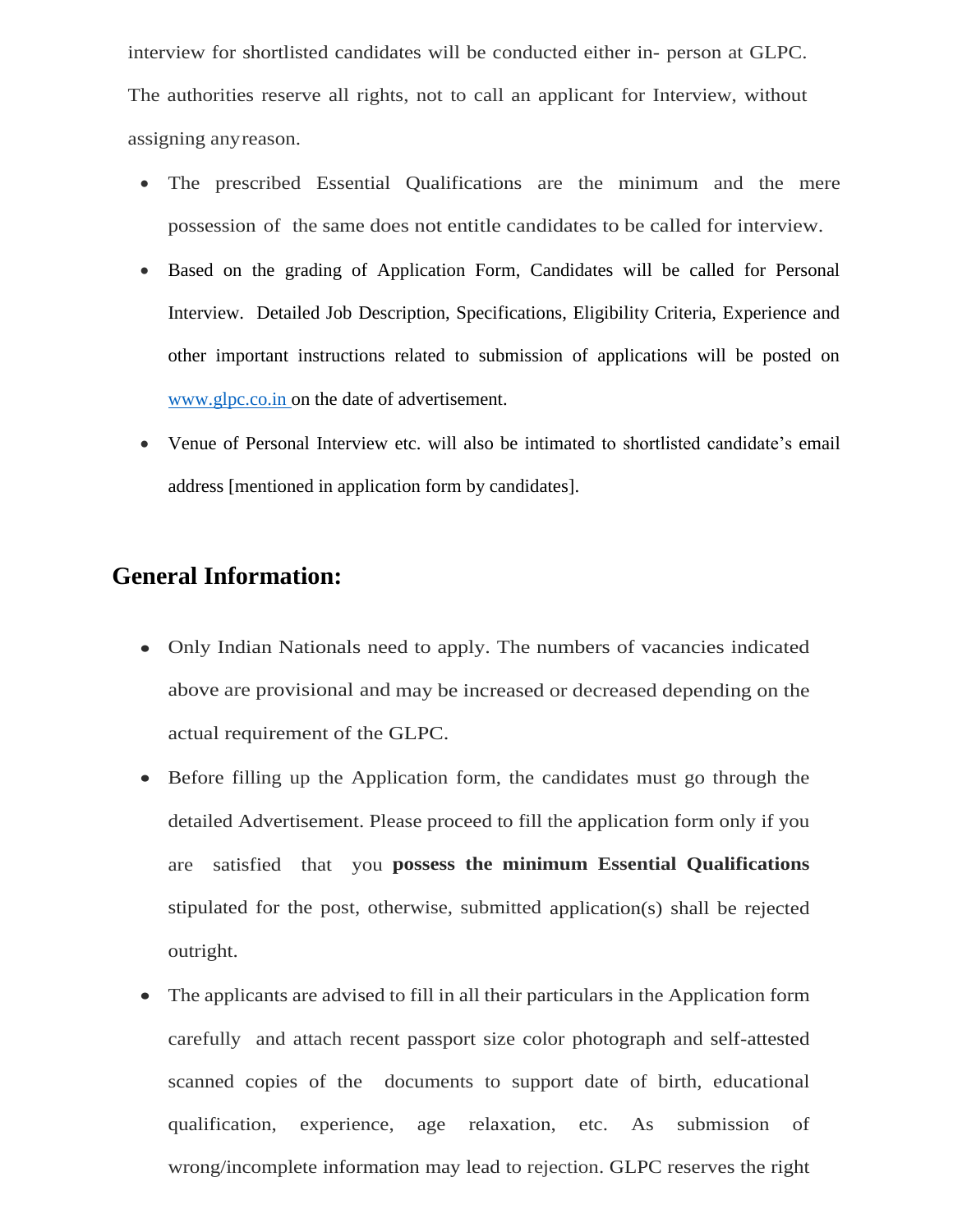to reject applications not fulfilling the requisite criteria at any stage of the recruitment process.

- Each applicant is advised to submit only a single Application. However, if he/she submits multiplee Application for multiple positions then he/she must ensure to submit the separate Application forms for each positions.
- Candidates seeking age relaxations are required to submit appropriate valid certificates in support.
- All the qualifications must be from recognized Indian Universities / Boards / Institutions only. Applicants having qualifications from any other countries shall upload equivalency certificate from UGC/AIU.
- The following certificate/documents are acceptable only as proof of Age (Any one):
	- Date of Birth as recorded in the Birth Certificate
	- Secondary School Leaving Certificate (SSLC)
	- Matriculation / Secondary School Certificate in which date of birth is mentioned
	- Aadhar Card with DOB
- The candidates are advised to Fill their correct and active e-mail address in the Application Form as all communications will be made by GLPC through e-mail only.
- The candidates are also advised to refer to [www.glpc.co.in](http://www.glpc.co.in/) website of the GLPC for regular updates of the recruitment.
- Addendum/deletion/corrigendum (if any) shall be posted on the GLPC's Website only i.e [www.glpc.co.in](http://www.glpc.co.in/).
- The list of shortlisted candidates will be informed via Email. There will be no separate communication for candidates who are not shortlisted. No correspondence in this regard will be entertained.